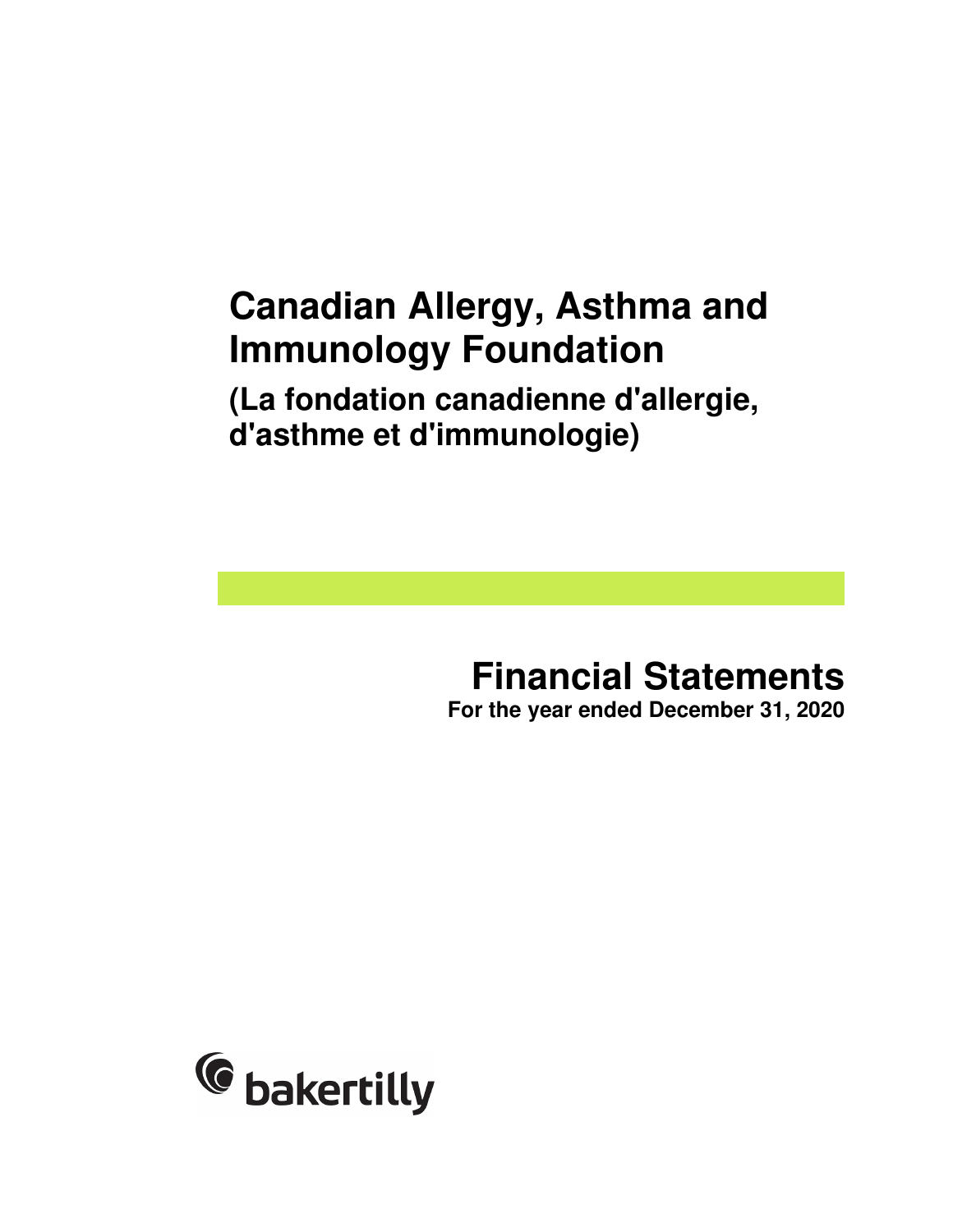## **Canadian Allergy, Asthma and Immunology Foundation**

**(La fondation canadienne d'allergie, d'asthme et d'immunologie)**

## **Financial Statements**

**For the year ended December 31, 2020**

|                                                   | <b>Contents</b> |
|---------------------------------------------------|-----------------|
|                                                   |                 |
| <b>Independent Auditor's Report</b>               |                 |
| <b>Financial Statements</b>                       |                 |
| <b>Statement of Financial Position</b>            | 3               |
| Statement of Operations and Changes in Net Assets | 4               |
| <b>Statement of Cash Flows</b>                    | 5               |
| Notes to the Financial Statements                 | 6               |
|                                                   |                 |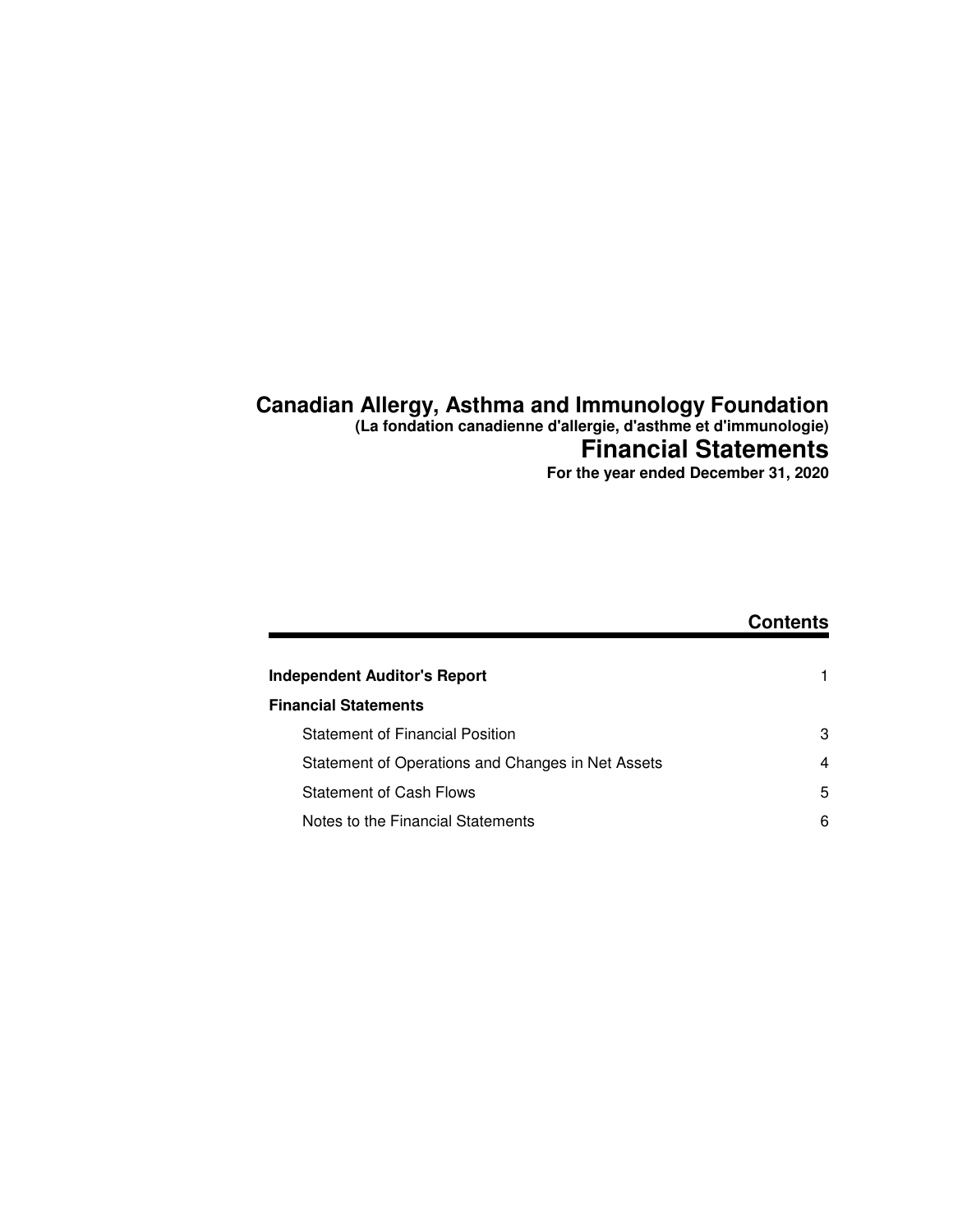

#### **Baker Tilly Ottawa LLP**

Chartered Professional Accountants 400-301 Moodie Drive Ottawa, ON Canada K2H 9C4

 $T: +1613.820.8010$  $F: +1 613.820.0465$ 

ottawa@bakertilly.ca www.bakertilly.ca

## **Independent Auditor's Report**

#### **To the Members of Canadian Allergy, Asthma and Immunology Foundation (La fondation canadienne d'allergie, d'asthme et d'immunologie)**

#### Qualified Opinion

We have audited the financial statements of Canadian Allergy, Asthma and Immunology Foundation (La fondation canadienne d'allergie, d'asthme et d'immunologie), which comprise the statement of financial position as at December 31, 2020, and the statements of operations and changes in net assets and cash flows for the year then ended, and notes to the financial statements, including a summary of significant accounting policies.

In our opinion, except for the effects of the matter described in the Basis for Qualified Opinion section of our report, the financial statements present fairly, in all material respects, the financial position of Canadian Allergy, Asthma and Immunology Foundation as at December 31, 2020 and the results of its operations and its cash flows for the year then ended in accordance with Canadian Accounting Standards for Not-for-profit Organizations.

#### Basis for Qualified Opinion

In common with charitable organizations, the Foundation reports revenues from donations and fundraising activities, the completeness of which is not susceptible to satisfactory audit verification. Accordingly, our verification of these revenues was limited to the amounts recorded in the records of the Foundation. The audit opinion on the financial statements for the year ended December 31, 2019 was also qualified because of the possible effects of this limitation in scope. Therefore we were not able to determine whether any adjustments might be necessary to these revenues and excess of revenue over expenses for the years ended December 31, 2020 and 2019, assets as at December 31, 2020 and 2019, and net assets at both the beginning and end of the December 31, 2020 and 2019 years.

#### Responsibilities of Management and Those Charged with Governance for the Financial Statements

Management is responsible for the preparation and fair presentation of the financial statements in accordance with Canadian Accounting Standards for Not-for-profit Organizations, and for such internal control as management determines is necessary to enable the preparation of financial statements that are free from material misstatement, whether due to fraud or error.

In preparing the financial statements, management is responsible for assessing the management's ability to continue as a going concern, disclosing, as applicable, matters related to going concern and using the going concern basis of accounting unless management either intends to liquidate the management or to cease operations, or has no realistic alternative but to do so.

Those charged with governance are responsible for overseeing the management's financial reporting process.

#### AUDIT · TAX · ADVISORY

Baker Tilly Ottawa LLP trading as Baker Tilly Ottawa is a member of Baker Tilly Canada Cooperative, which is a member of the global network of Baker Tilly International Limited. All members of Baker Tilly Canada Cooperative and Baker Tilly International Limited are separate and independent legal entities.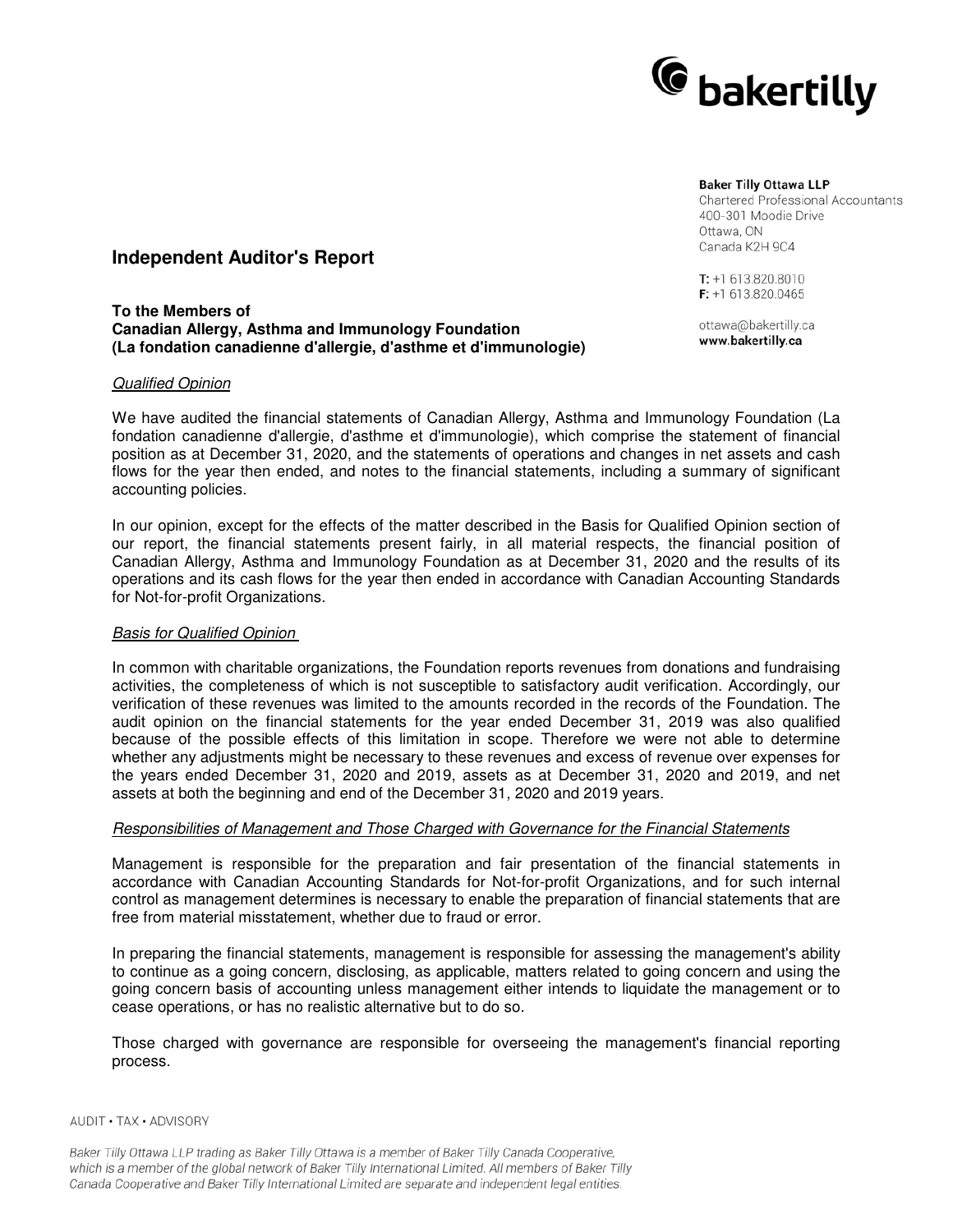

#### Auditor's Responsibilities for the Audit of the Financial Statements

Members objectives are to obtain reasonable assurance about whether the financial statements as a whole are free from material misstatement, whether due to fraud or error, and to issue an auditor's report that includes our opinion. Reasonable assurance is a high level of assurance, but is not a guarantee that an audit conducted in accordance with Canadian generally accepted auditing standards will always detect a material misstatement when it exists. Misstatements can arise from fraud or error and are considered material if, individually or in the aggregate, they could reasonably be expected to influence the economic decisions of users taken on the basis of these financial statements. As part of an audit in accordance with Canadian generally accepted auditing standards, we exercise professional judgment and maintain professional skepticism throughout the audit. We also:

As part of an audit in accordance with Canadian generally accepted auditing standards, we exercise professional judgment and maintain professional skepticism throughout the audit. We also:

- Identify and assess the risks of material misstatement of the financial statements, whether due to fraud or error, design and perform audit procedures responsive to those risks, and obtain audit evidence that is sufficient and appropriate to provide a basis for our opinion. The risk of not detecting a material misstatement resulting from fraud is higher than for one resulting from error, as fraud may involve collusion, forgery, intentional omissions, misrepresentations, or the override of internal control.
- Obtain an understanding of internal control relevant to the audit in order to design audit procedures that are appropriate in the circumstances, but not for the purpose of expressing an opinion on the effectiveness of the management's internal control.
- Evaluate the appropriateness of accounting policies used and the reasonableness of accounting estimates and related disclosures made by management.
- Conclude on the appropriateness of management's use of the going concern basis of accounting and, based on the audit evidence obtained, whether a material uncertainty exists related to events or conditions that may cast significant doubt on the management's ability to continue as a going concern. If we conclude that a material uncertainty exists, we are required to draw attention in our auditor's report to the related disclosures in the financial statements or, if such disclosures are inadequate, to modify our opinion. Our conclusions are based on the audit evidence obtained up to the date of our auditor's report. However, future events or conditions may cause the management to cease to continue as a going concern.
- Evaluate the overall presentation, structure and content of the financial statements, including the disclosures, and whether the financial statements represent the underlying transactions and events in a manner that achieves fair presentation.

We communicate with those charged with governance regarding, among other matters, the planned scope and timing of the audit and significant audit findings, including any significant deficiencies in internal control that we identify during our audit.

Baker Tilly Ottawa LLP

Chartered Professional Accountants, Licensed Public Accountants May 25, 2021 Ottawa, Ontario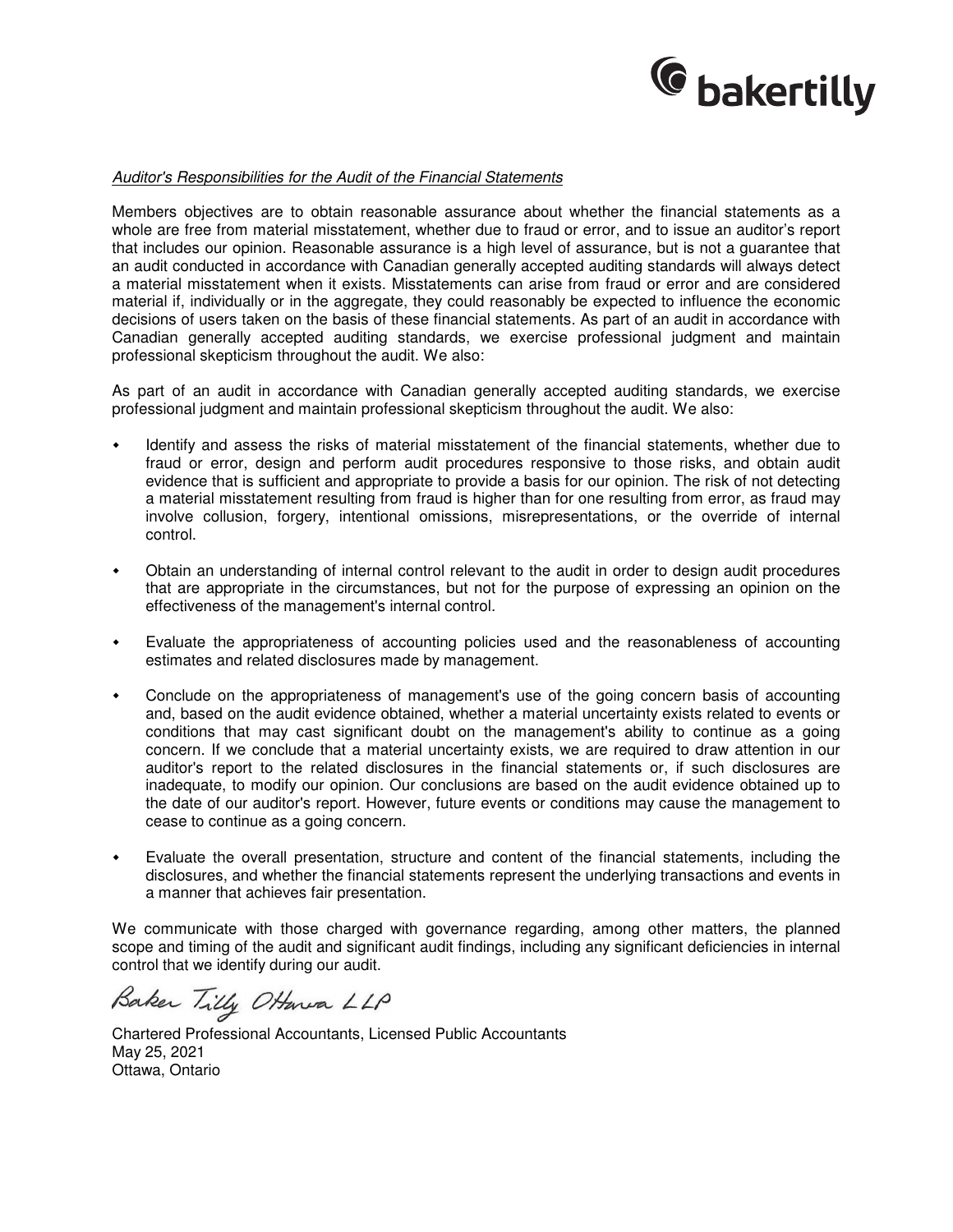## **Canadian Allergy, Asthma and Immunology Foundation (La fondation canadienne d'allergie, d'asthme et d'immunologie) Statement of Financial Position**

| December 31                                                                                     | 2020                              |       | 2019                         |
|-------------------------------------------------------------------------------------------------|-----------------------------------|-------|------------------------------|
| <b>Assets</b>                                                                                   |                                   |       |                              |
| <b>Current</b><br>Cash<br>Investments (Note 2)<br>Accounts receivable                           | \$<br>278,128<br>710,884<br>7,500 | \$    | 123,780<br>683,363<br>13,868 |
|                                                                                                 | \$<br>996,512                     | \$    | 821,011                      |
| <b>Liabilities and Net Assets</b><br><b>Current</b><br>Accounts payable and accrued liabilities | \$<br>8,943                       | $\$\$ | 12,078                       |
| <b>Deferred contributions (Note 4)</b>                                                          | 367,381                           |       | 273,365                      |
|                                                                                                 | 376,324                           |       | 285,443                      |
| <b>Net assets</b>                                                                               | 620,188                           |       | 535,568                      |
|                                                                                                 | \$<br>996,512                     | \$    | 821,011                      |

Approved on behalf of the board of directors:

Example 2014 Resident Contract Contract Contract Contract Contract Contract Contract Contract Contract Contract Contract Contract Contract Contract Contract Contract Contract Contract Contract Contract Contract Contract Co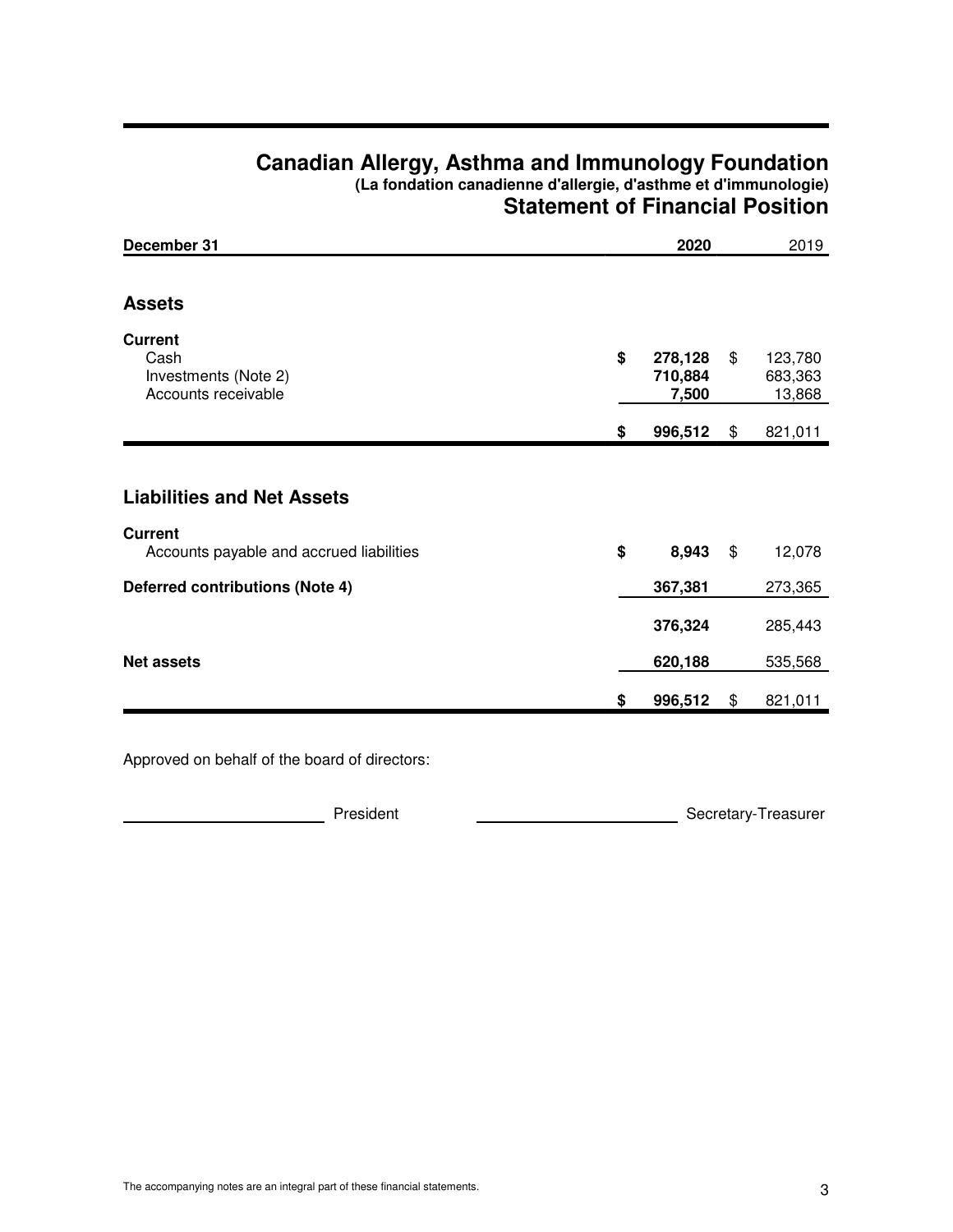| For the year ended December 31                                                                                                                                                                                                                                                                                        | 2020                                                                                                            | 2019                                                                                                          |
|-----------------------------------------------------------------------------------------------------------------------------------------------------------------------------------------------------------------------------------------------------------------------------------------------------------------------|-----------------------------------------------------------------------------------------------------------------|---------------------------------------------------------------------------------------------------------------|
|                                                                                                                                                                                                                                                                                                                       |                                                                                                                 |                                                                                                               |
| <b>Revenues</b><br>Grants and contributions<br>Donations<br>Gala dinner and online auction proceeds<br>Investment income<br>Gala dinner<br>Gala dinner sponsorship                                                                                                                                                    | \$<br>420,932<br>53,191<br>7,145<br>27,678<br>62,250<br>571,196                                                 | \$<br>220,526<br>45,321<br>10,175<br>29,391<br>36,350<br>90,000<br>431,763                                    |
|                                                                                                                                                                                                                                                                                                                       |                                                                                                                 |                                                                                                               |
| <b>Expenditures</b><br><b>Bad debts</b><br>Bank charges and credit card discounts<br>Committees and meetings<br>Consulting fees<br>Fundraising<br>Insurance<br>Management salary<br>Miscellaneous<br>Grant management<br>Postage and office<br>Marketing<br>Professional fees<br>Research awards<br>Travel<br>Website | 1,089<br>1,379<br>156<br>10,780<br>2,727<br>48,155<br>1,515<br>2,679<br>1,141<br>935<br>5,717<br>420,000<br>303 | 882<br>1,558<br>5,253<br>46,044<br>2,372<br>45,628<br>732<br>1,077<br>360<br>5,753<br>218,000<br>1,451<br>386 |
|                                                                                                                                                                                                                                                                                                                       | 496,576                                                                                                         | 329,496                                                                                                       |
| Excess of revenues over expenditures before undernoted item                                                                                                                                                                                                                                                           | 74,620                                                                                                          | 102,267                                                                                                       |
| <b>CEBA loan forgiveness</b>                                                                                                                                                                                                                                                                                          | 10,000                                                                                                          |                                                                                                               |
| Excess of revenues over expenditures for the year                                                                                                                                                                                                                                                                     | 84,620                                                                                                          | 102,267                                                                                                       |
| Net assets, beginning of year                                                                                                                                                                                                                                                                                         | 535,568                                                                                                         | 433,301                                                                                                       |
| Net assets, end of year                                                                                                                                                                                                                                                                                               | \$<br>620,188                                                                                                   | \$<br>535,568                                                                                                 |

## **Canadian Allergy, Asthma and Immunology Foundation (La fondation canadienne d'allergie, d'asthme et d'immunologie) Statement of Operations and Changes in Net Assets**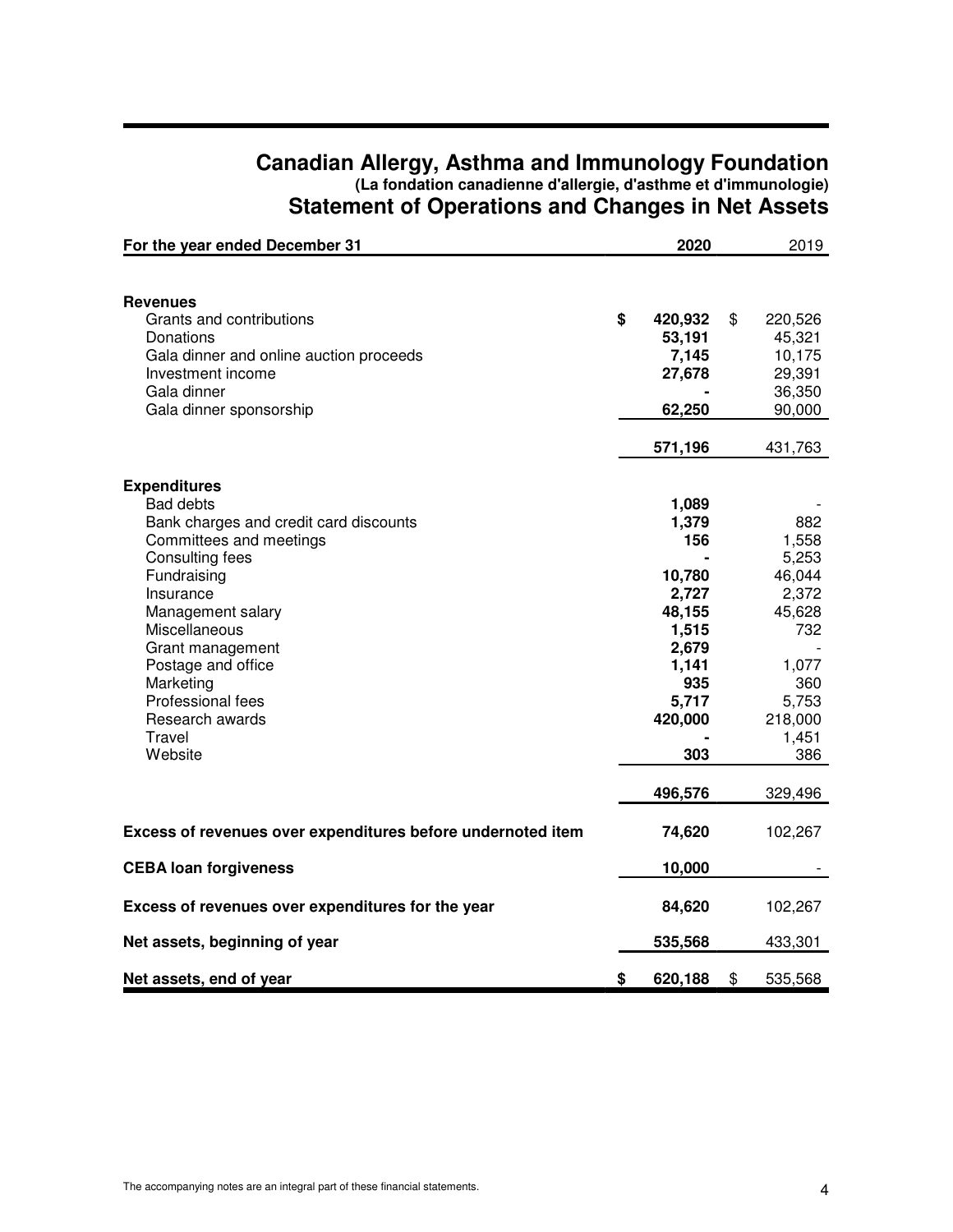## **Canadian Allergy, Asthma and Immunology Foundation (La fondation canadienne d'allergie, d'asthme et d'immunologie) Statement of Cash Flows**

| For the year ended December 31                                                      |    | 2020      | 2019          |
|-------------------------------------------------------------------------------------|----|-----------|---------------|
|                                                                                     |    |           |               |
| Cash flows from (used in) operating activities                                      |    |           |               |
| Excess of revenues over expenditures for the year<br>Adjustments for non-cash items | \$ | 84,620    | \$<br>102,267 |
| Gain on investments                                                                 |    | (27, 521) | (29, 249)     |
| <b>CEBA</b> loan forgiveness                                                        |    | (10,000)  |               |
|                                                                                     |    |           |               |
| Change in non-cash working capital items                                            |    | 47,099    | 73,018        |
| Accounts receivable                                                                 |    | 6,368     | (11, 412)     |
| Prepaid expenses                                                                    |    |           | 6,899         |
| Accounts payable and accrued liabilities                                            |    | 31,865    | (8,966)       |
| Deferred contributions                                                              |    | 59,016    | 21,880        |
|                                                                                     |    | 144,348   | 81,419        |
|                                                                                     |    |           |               |
| Cash flows from (used in) financing activities<br>CEBA loan proceeds                |    | 40,000    |               |
| CEBA loan repayment                                                                 |    | (30,000)  |               |
|                                                                                     |    |           |               |
|                                                                                     |    | 10,000    |               |
|                                                                                     |    |           |               |
| Increase in cash during the year                                                    |    | 154,348   | 81,419        |
| Cash, beginning of year                                                             |    | 123,780   | 42,361        |
|                                                                                     |    |           |               |
| Cash, end of year                                                                   | S  | 278,128   | \$<br>123,780 |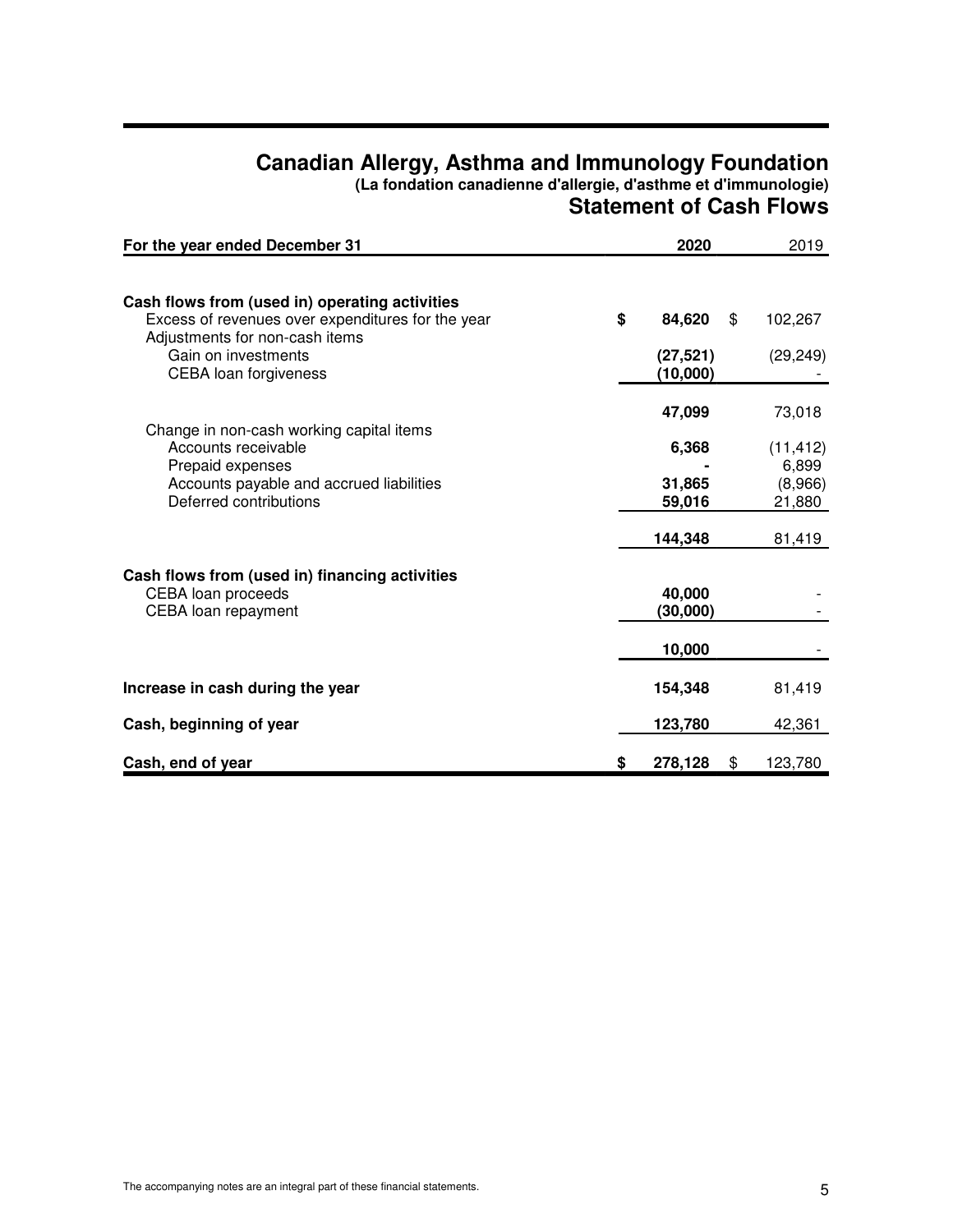## **December 31, 2020**

| 1. | <b>Significant Accounting Policies</b> |                                                                                                                                                                                                                                                                                                                                                                                                                                                                                                                                                                                       |  |  |  |  |
|----|----------------------------------------|---------------------------------------------------------------------------------------------------------------------------------------------------------------------------------------------------------------------------------------------------------------------------------------------------------------------------------------------------------------------------------------------------------------------------------------------------------------------------------------------------------------------------------------------------------------------------------------|--|--|--|--|
|    | <b>Nature of Foundation</b>            | The Canadian Allergy, Asthma and Immunology Foundation / La<br>fondation canadienne d'allergie, d'asthme et d'immunologie is a<br>not-for-profit foundation incorporated without share capital under<br>the laws of Canada. The Foundation's purpose is to support<br>research into the causes and treatment of immunology and<br>allergy diseases. The Foundation also supports the training of<br>professionals in this medical specialty and the professional<br>education in allergy and clinical immunology.                                                                     |  |  |  |  |
|    |                                        | The Foundation is a registered charity under the laws of Canada<br>and, as such, is exempt from income taxes and may issue tax<br>receipts to donors.                                                                                                                                                                                                                                                                                                                                                                                                                                 |  |  |  |  |
|    | <b>Basis of Presentation</b>           | These financial statements have been prepared in accordance<br>with Canadian accounting standards for not-for-profit<br>organizations which is a part of Canadian generally accepted<br>accounting principles and include the following significant<br>accounting policies.                                                                                                                                                                                                                                                                                                           |  |  |  |  |
|    | <b>Use of Estimates</b>                | The preparation of financial statements in accordance with<br>Canadian accounting standards for not-for-profit organizations<br>requires management to make estimates and assumptions that<br>affect the reported amounts of assets and liabilities at the date of<br>the financial statements, and the reported amounts of revenues<br>and expenses during the reporting period. These estimates are<br>reviewed periodically and adjustments are made to income as<br>appropriate in the year they become known.                                                                    |  |  |  |  |
|    |                                        | Significant estimates include assumptions used in provisions for<br>accrued liabilities and certain accounts payable.                                                                                                                                                                                                                                                                                                                                                                                                                                                                 |  |  |  |  |
|    | Uncertainty due to<br>COVID-19         | The duration and full financial effect of the COVID-19 pandemic<br>is COVID-19 unknown at this time, as are the measures taken by<br>governments, the Foundation or others to attempt to reduce the<br>spread of COVID-19. Any estimate of the length and severity of<br>these developments is therefore subject to significant uncertainty<br>and accordingly estimates of the extent to which the COVID-19<br>may materially and adversely affect the Foundation's operations,<br>financial results and condition in future periods are also subject<br>to significant uncertainty. |  |  |  |  |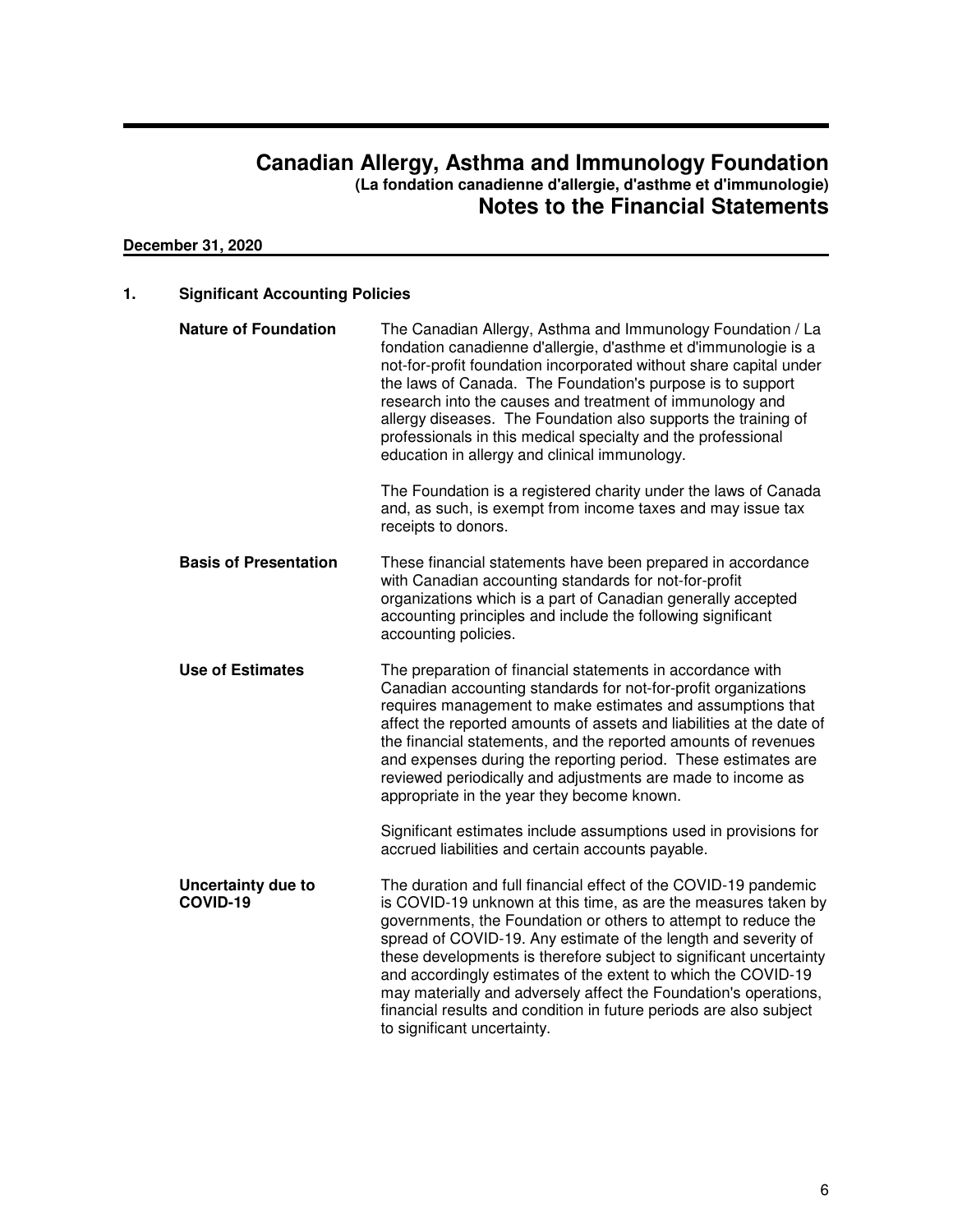## **December 31, 2020**

## **1. Significant Accounting Policies (continued)**

| <b>Financial Instruments</b>                 | Measurement of financial instruments                                                                                                                                                                                                                                                                                                                                                                                                                                                                                                                                                                                         |
|----------------------------------------------|------------------------------------------------------------------------------------------------------------------------------------------------------------------------------------------------------------------------------------------------------------------------------------------------------------------------------------------------------------------------------------------------------------------------------------------------------------------------------------------------------------------------------------------------------------------------------------------------------------------------------|
|                                              | Financial instruments are financial assets or liabilities of the<br>Foundation where, in general, the Foundation has the right to<br>receive cash or another financial asset from another party or the<br>Foundation has the obligation to pay another party cash or other<br>financial assets.                                                                                                                                                                                                                                                                                                                              |
|                                              | The Foundation initially measures its financial assets and<br>liabilities at fair value, except for certain non-arm's length<br>transactions which are measured at the exchange amount.                                                                                                                                                                                                                                                                                                                                                                                                                                      |
|                                              | The Foundation subsequently measures all its financial assets<br>and financial liabilities at amortized cost, except for investments<br>in equity instruments that are quoted in an active market, which<br>are measured at fair value. Changes in fair value are recognized<br>in excess of revenue over expenses.                                                                                                                                                                                                                                                                                                          |
|                                              | Financial assets and financial liabilities measured at amortized<br>cost include cash, accounts receivable, and accounts payable<br>and accrued liabilities.                                                                                                                                                                                                                                                                                                                                                                                                                                                                 |
|                                              | Financial assets held in investments are measured at fair value                                                                                                                                                                                                                                                                                                                                                                                                                                                                                                                                                              |
|                                              | Impairment                                                                                                                                                                                                                                                                                                                                                                                                                                                                                                                                                                                                                   |
|                                              | Financial assets measured at cost are tested for impairment<br>when there are indicators of impairment. The amount of the<br>write-down, if any, is recognized in excess of revenue over<br>expenses. The previously recognized impairment loss may be<br>reversed, to the extent of the improvement, directly or by<br>adjusting the allowance account. The reversal may be recorded<br>provided it is no greater than the amount that had been<br>previously reported as a reduction in the asset and it does not<br>exceed original cost. The amount of the reversal is recognized in<br>excess of revenue over expenses. |
|                                              | <b>Transaction costs</b>                                                                                                                                                                                                                                                                                                                                                                                                                                                                                                                                                                                                     |
|                                              | The Foundation recognizes its transaction costs in excess of<br>revenue over expenses in the period incurred. However, financial<br>instruments that will not be subsequently measured at fair value<br>are adjusted by the transaction costs that are directly attributable<br>to their origination, issuance or assumption.                                                                                                                                                                                                                                                                                                |
| <b>Contributed Materials</b><br>and Services | Contributed materials and services which are used in the normal<br>course of the Foundation's operations and would otherwise have<br>been purchased are not recorded.                                                                                                                                                                                                                                                                                                                                                                                                                                                        |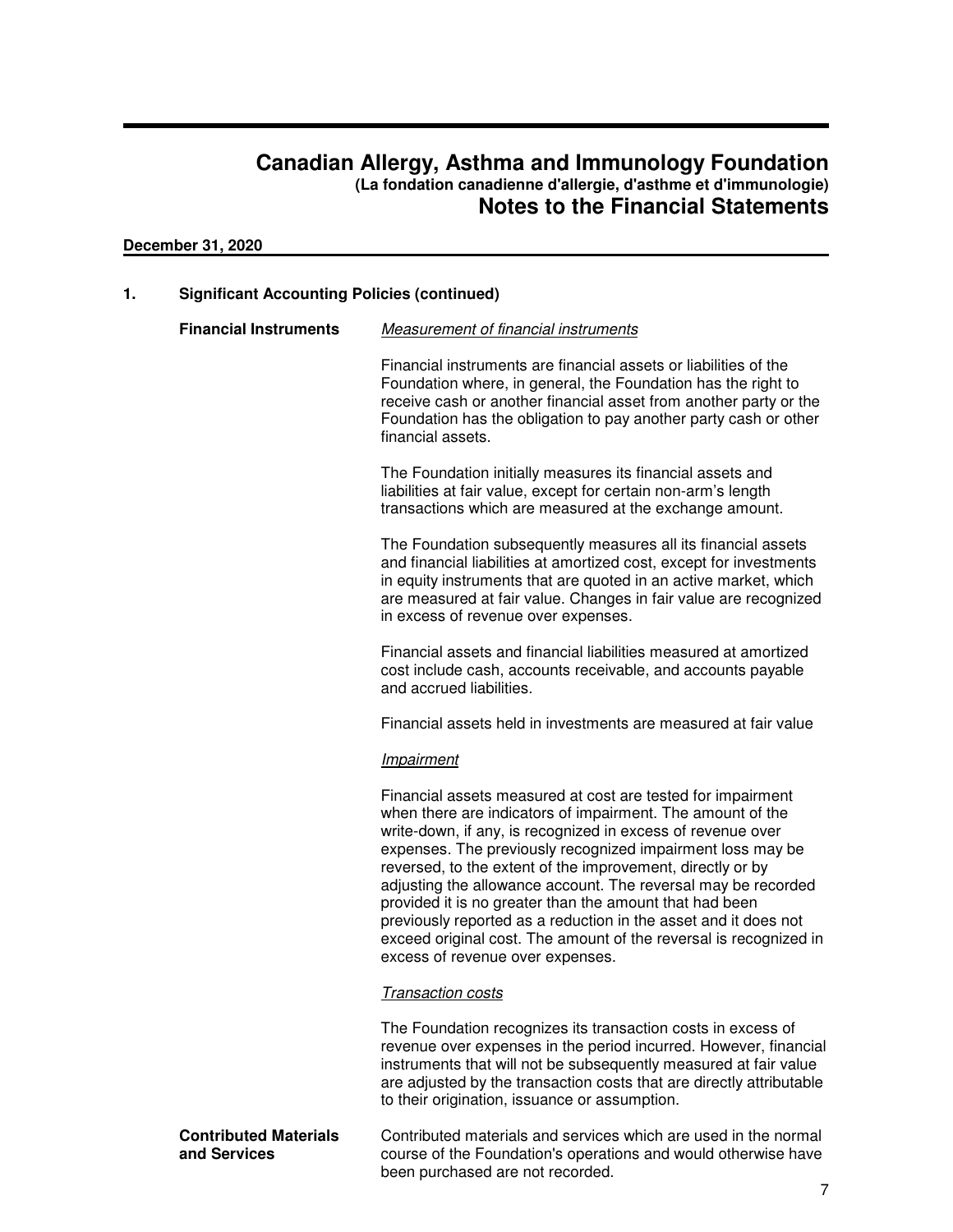#### **December 31, 2020**

| 1. | <b>Significant Accounting Policies (continued)</b> |                                                                                                                                                                                                                                                                                            |
|----|----------------------------------------------------|--------------------------------------------------------------------------------------------------------------------------------------------------------------------------------------------------------------------------------------------------------------------------------------------|
|    | <b>Government Assistance</b>                       | The Foundation periodically applies for financial assistance under<br>available government incentive programs. The Foundation<br>recognizes these incentives when there is reasonable assurance<br>that the Foundation has complied with the conditions for receipt<br>of such assistance. |
|    | <b>Revenue Recognition</b>                         | The Foundation follows the deferral method of accounting for<br>contributions.                                                                                                                                                                                                             |
|    |                                                    | Restricted contributions are recognized as revenue in the year in<br>which the related expenses are incurred.                                                                                                                                                                              |
|    |                                                    | Unrestricted contributions are recognized as revenue when<br>received or receivable if the amount to be received can be<br>reasonably estimated and collection is reasonably assured.                                                                                                      |
|    |                                                    | Investment income is recognized as revenue when earned.                                                                                                                                                                                                                                    |
|    |                                                    | Sponsorship and fundraising revenues are recognized annually in<br>the year the event occurs.                                                                                                                                                                                              |

## **2. Investments**

|              | 2020          |               | 2019    |
|--------------|---------------|---------------|---------|
| Mutual funds | \$<br>710,884 | $\mathfrak s$ | 683,363 |

The Foundation's mutual funds include 55% (2019 - 52%) investment in foreign bonds. The remaining investments are held primarily in cash and cash equivalents and domestic bonds. These investments are in accordance with the Foundation's investment policy statement, which mandates low to medium growth returns with a primary focus on the preservation of capital.

## **3. CEBA Loan Payable**

During the year, the Foundation applied for a \$40,000 Canadian Emergency Business Account loan. The terms of the loan outlined that, subject to certain conditions, if the loan was repaid by December, 2022, \$10,000 would be forgiven. The Foundation has since repaid the loan and qualified for the forgiveness provision. As a result \$10,000 was recorded as other income in the current year.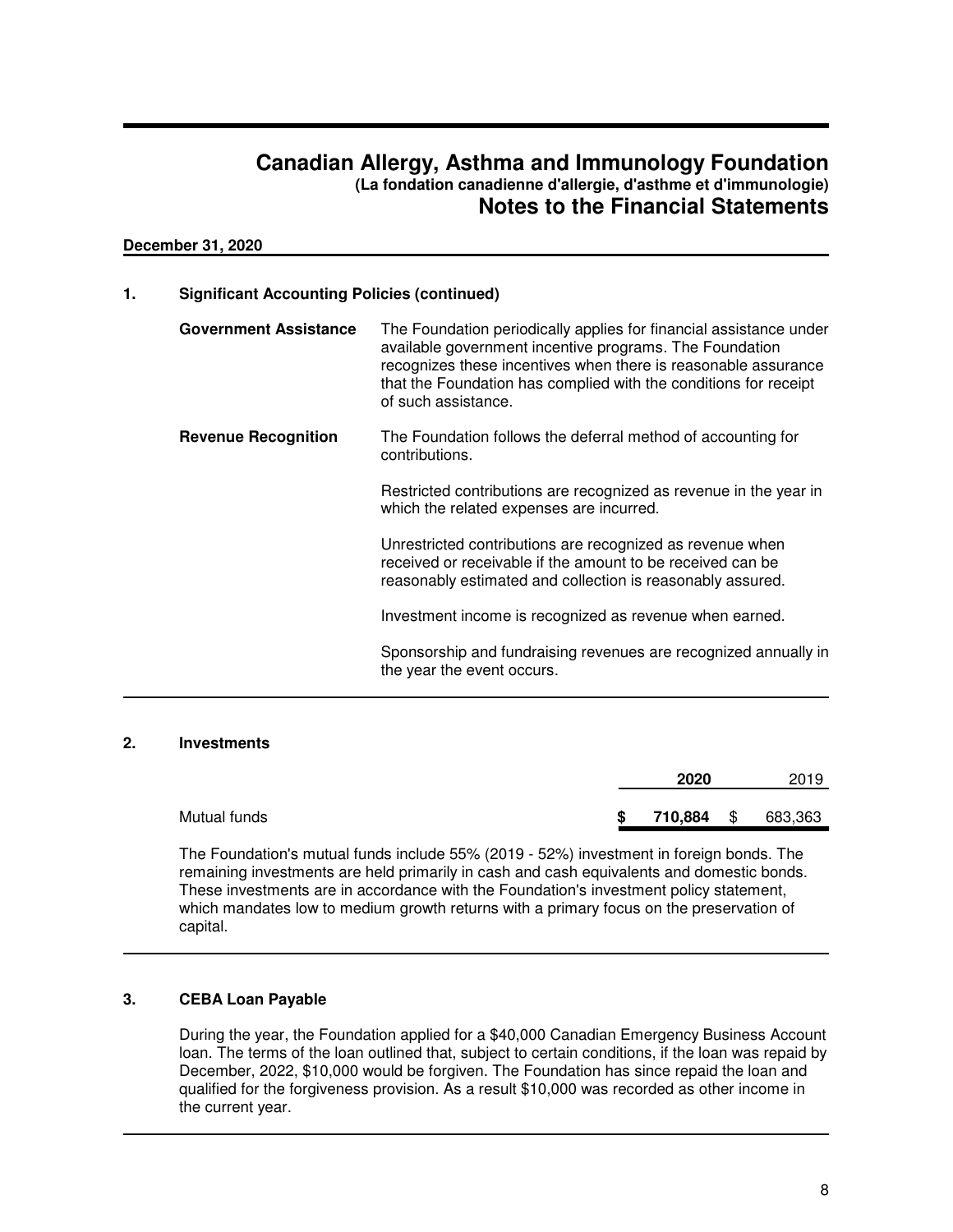## **December 31, 2020**

## **4. Deferred Contributions**

Deferred contributions represent funds received from various sources to be used for administration expenses and research awards to be granted in subsequent years. The variations in the balance of deferred contributions are as follows:

|                                                                    | Balance,<br>beginning<br>of year | Received      | Recognized      |    | Balance,<br>end of year |
|--------------------------------------------------------------------|----------------------------------|---------------|-----------------|----|-------------------------|
| Research and Fellowship<br>Contribution<br>Sara Pocaluyko Memorial | \$<br>229,753                    | \$<br>507,500 | \$<br>(420,000) | S  | 317,253                 |
| Fund<br><b>VUHA Memorial Fund</b>                                  | 10,000<br>33,612                 | 7,448         | (932)           |    | 10,000<br>40,128        |
|                                                                    | \$<br>273,365                    | \$<br>514,948 | (420,932)       | \$ | 367,381                 |

## **5. Financial Instruments**

The Foundation is exposed to various risks through its financial instruments. The following analysis provides a measure of the Foundation's risk exposure and concentrations as at December 31, 2020.

#### Market risk

Market risk is the risk that the fair value or future cash flows of a financial instrument will fluctuate because of changes in market prices. Market risk comprises three types of risk: interest rate risk, currency risk and other price risk. The Foundation is mainly exposed to interest rate risk and currency risk as a result of its investments in mutual funds which include foreign and domestic bonds.

#### Interest risk

There have been no significant changes in the Foundation's financial instruments risk exposures from its previous fiscal year.

#### **Currency risk**

Currency risk is the risk that the fair value or future cash flows of a financial instrument will fluctuate because of changes in foreign exchange rates. The Foundation is exposed to foreign exchange fluctuations on its investment in foreign mutual funds.